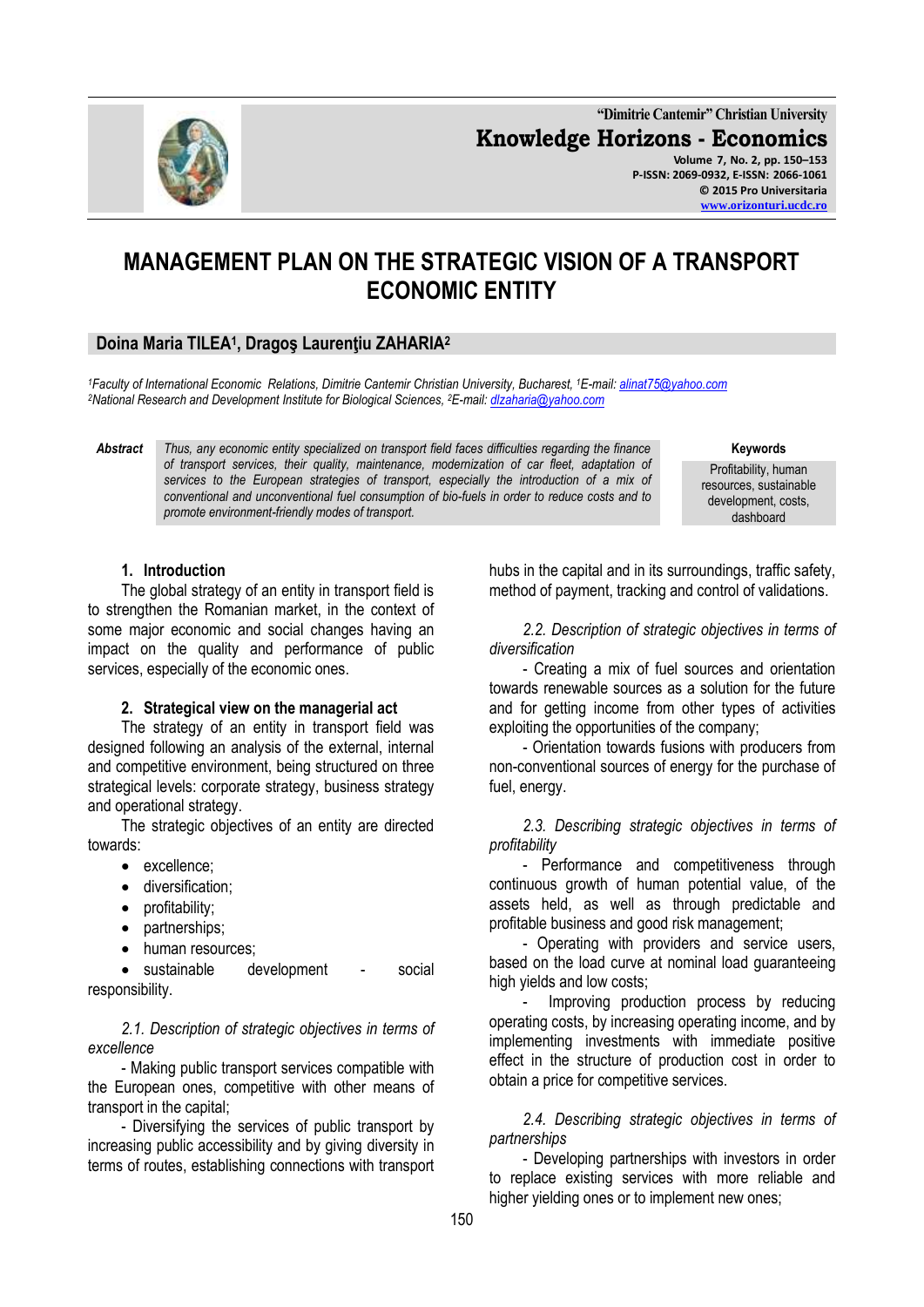- Long-term partnerships with communities in the area in which the company operates, aiming to support it in solving its social issues;

- Collaborating with universities and research institutions in various fields and geographical areas, central and local government bodies, organizations belonging to the business environment, as well as scientific and professional organizations in order to optimize and streamline public transport services;

- Developing partnerships with local authorities in order to access grants for various environmental objectives.

*2.5. Describing strategic objectives in terms of human resources*

- Ongoing commitment to professional excellence by providing continuous training of staff and implementing a company-wide performance culture based on discipline, procedures and recognition of individual and team contribution;

- An appealing stable, motivating, safe and healthy work environment;

- Designing a flexible organizing structure, adapting organizing structure to the decrease in number of hierarchical levels;

- Correct sizing of the number of employees according to the real needs of the company and developing social accompaniment programs for surplus staff.

*2.6. Describing strategic objectives in terms of sustainable development- social responsibility*

- Sustainable development - Guaranteeing clean and efficient transportation services, carried out under sustainable conditions of protection and conservation of the environment;

- Social Responsibility - The manifestation of responsibility on protection of the environment, respectively, involving on the line of social responsibility of the local communities in which it operates.

In order to implement future aspirations of an economic entity, it will be needed to take steps to minimize costs by streamlining specific consumption on level of departments and functional departments and to diversifying funding sources, on the one hand and promoting competitive services, reliable and useful for travelers. It will also be introduced a monitoring system of passenger traffic in order to considerably reduce losses from non-payment or revenue collection from payment of the ticket.

In this regard, we will work towards:

1. Reducing costs;

2. Increasing revenues from collection;

3. Increasing European financing sources in order to modernize public transport services;

4. Attracting unconventional fuel sources to reduce energy consumption from conventional sources and to protect the natural environment.

#### **3. Dashboard - management tool in decision making within an entity**

In an entity, although management team members are differentiated by the type of professional training, the management of financial and accounting departments of the economic entity have increasingly less time for solving complex problems arising from the legislative framework, which is in constant change, improvement and balanced development of the entity.

In this context, further research is required to improve and refine accounting and auditing in the transport entity by building a dashboard, which is necessary for making faster managerial decisions based on the following instruments of financialaccounting system: accounting, budget, annual financial statements and internal audit.

To achieve this goal, each authorizing officer must know the development direction of the entity, assess the implications of decisions and to permanently "visualize" "general coordinates of investment 'core funding, the collection of subscriptions, revenue, profit and available money.

The dashboard is a tool meant to synthesize the information needed by the administration. By using this tool it is achieved a permanent and intensive information of decision makers on how phenomena specific for carried activities evolve. Dashboard is a system of indicators, in absolute and relative sizes used for assessing, monitoring and operationally adjusting activity of the transport entity. It selects, organizes and gives a synoptic expression of the main informational elements that a leader needs in order to operationally ensure movement of the led object in accordance with the trajectory drown through the work program.

Through dashboard, there are being established immediate objectives, there are being followed and validated achievements through forecast. There are also being presented in a precise and fast way, the incidents that can threat the achievement of settled objectives.

Therefore we want to apply the use of a dashboard, it must contain summary understandable and relevant information for quick and accurate decision making. The Dashboard is prepared by the Heads of Service of the following departments: Accounting and Auditing.

This dashboard was based on the following principles:

• Intangibility-According to this principle, the opening balance for each financial exercise must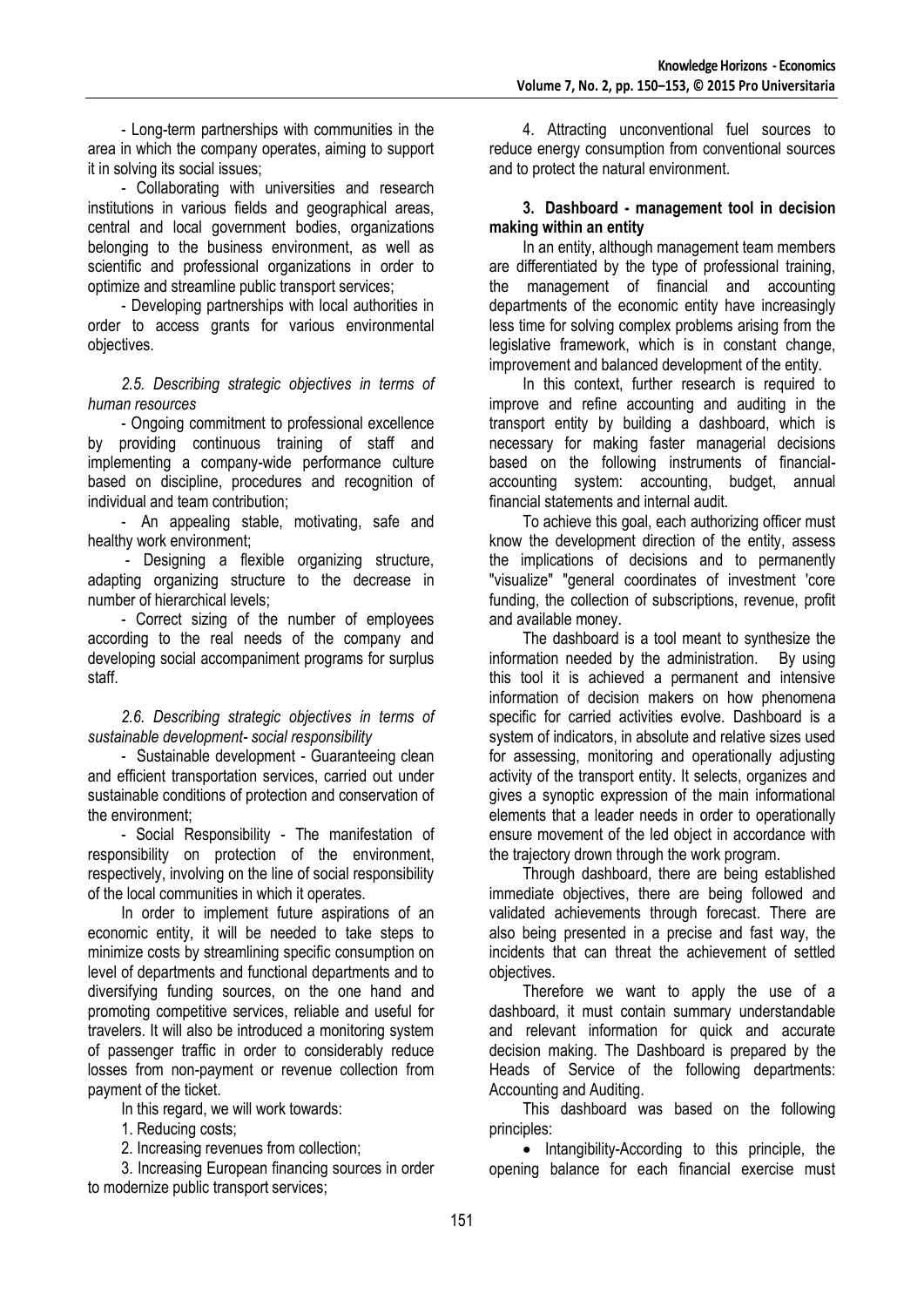correspond to the closing balance of the previous exercise;

• Relevance-According to this principle, information is relevant if it conveys the necessary knowledge for users to make economic decisions, namely it helps them to asses past, present of future events, approving or correcting their previous assesses Credibility - According to this principle, accounting information presented in financial situations must be credible, respect economic reality of events or transactions, not only their legal form;

 Comparability-According to this principle, presented elements must give the possibility of timely compare information.

*The dashboard* will annually be designed because it can't take long-term decisions into consideration, but only short-term ones, being quarterly updated and for exception, when rectifications on indicators included in dashboard are appearing.

Also, used indicators will be true and objective, changing depending on the phenomenon subject to the decision, and can quickly be made, with identical meanings in time and space. In this example, we have chosen the following categories of indicators that can be calculated in a transport entity, namely:

- Liquidity indicators:
- Indebtedness indicators:
- Financial advantageousness indicators;
- Result indicators;
- Efficiency indicators.

After applying this dashboard on the transport entity there can be identified the following advantages and limitations:

*a) advantages***:**

• amplification of the degree of substantiation of decisions taken by providing decision maker some operational and relevant information on main aspects of schools;

• rationalization of working time of financialaccounting, by targeting activities to key issues faced by transportation entity, problems operationally observed by dashboard through the statements;

 ensuring efficiency and high quality of reporting to the various organizations, while facilitating extension of the use of electronic equipment for processing information, focusing on tele-transmission and tele-control;

• addressing information on economic and financial activities in a systemic vision and creating favorable conditions for high functionality of the assembly in transport entity;

• increasing the responsibility of heads of departments for their work, dashboard offering them, in summary form, the issues and critical areas towards which to direct their efforts:

 using appropriate benchmarks for assessing the contribution of each group of employees in obtaining economic and financial results of the transport entity, using information provided by the dashboard.

*b) limitations:*

 Repeated registration of information, in situations requested by the dashboard and in current reports of the transport entity towards various organizations of public system;

• amount - sometimes high - of work required by completion of statements denounced by the dashboard, especially if the collection, recording, transmission and processing of information is manually done;

• relatively high cost of the dashboard where completing it is a singular action and the assembly of collecting, recording, transmitting and processing information operations are done using electronic means, via tele-control and tele-transmission.

### **4. Conclusions**

In this context, applying a dashboard, as a management tool in decision making in a transport entity, it is required in order to:

• amplify the degree of substantiation of decisions made by providing decision maker operational and relevant information on the main aspects of the transport entity;

• rationalize of working time of financialaccounting, by targeting activities to key issues faced by transportation entity, problems operationally observed by dashboard through the statements;

• ensure efficiency and high quality of reporting to the various organizations, while facilitating extension of the use of electronic equipment for processing information, focusing on tele-transmission and telecontrol;

• address information on economic and financial activities in a systemic vision and creating favorable conditions for high functionality of the assembly in transport entity;

• increase the responsibility of heads of departments for their work, dashboard offering them, in summary form, the issues and critical areas towards which to direct their efforts;

The dashboard is a tool meant to synthesize the information needed by the administration. By using this tool it is achieved a permanent and intensive information of decision makers on how phenomena specific for carried activities evolve. Dashboard is a system of indicators, in absolute and relative sizes used for assessing, monitoring and operationally adjusting activity of the transport entity. It selects, organizes and gives a synoptic expression of the main informational